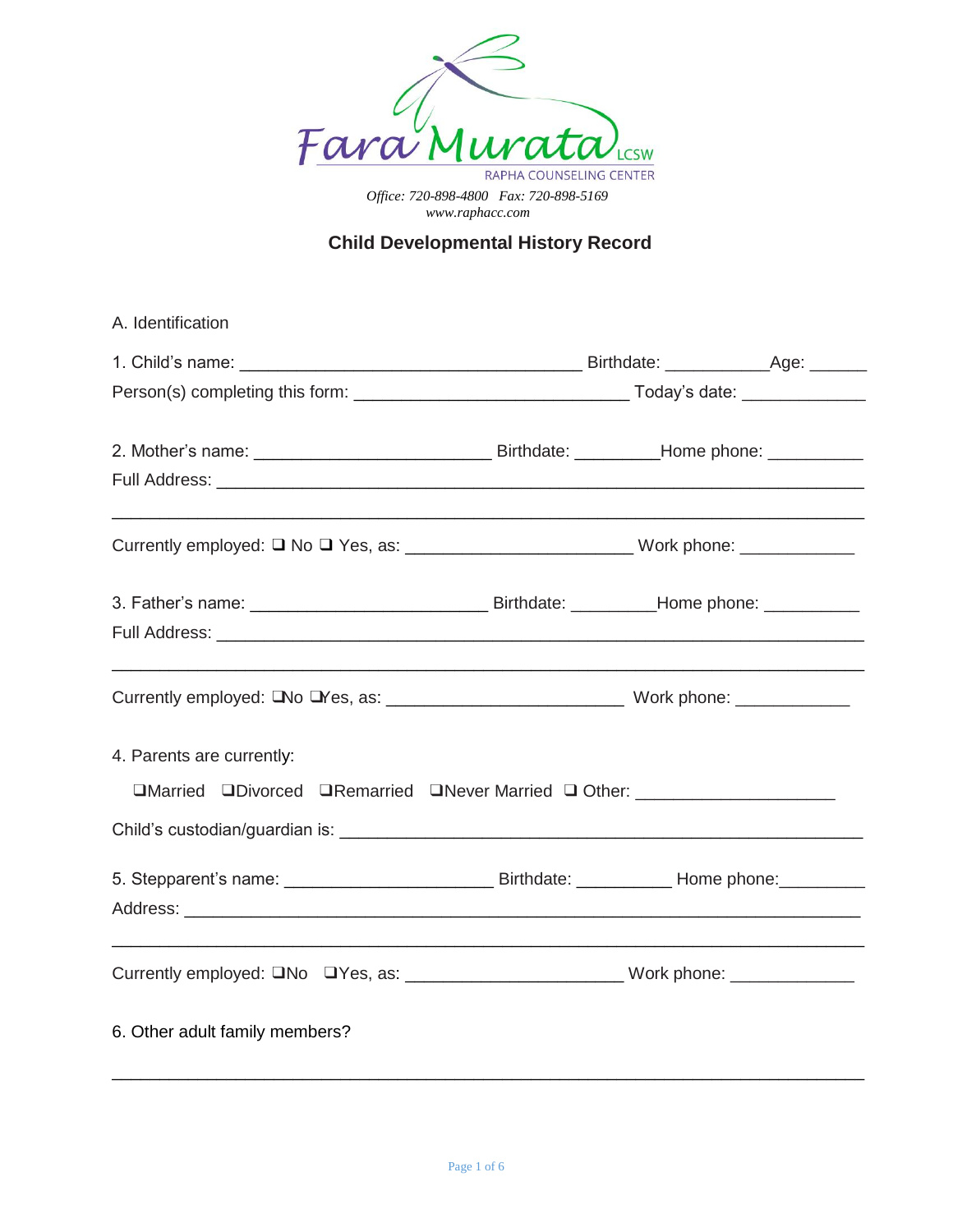

B. Development

Please fill in any information you have on the areas listed below.

1. Pregnancy and delivery Prenatal medical illnesses and health care:

| <u>No</u> DYes Was the child premature? ONo DYes                               |
|--------------------------------------------------------------------------------|
| Weight and height at birth: ___________________ pounds ________________ inches |
| Any birth complications or problems?                                           |
|                                                                                |
|                                                                                |
|                                                                                |
| 2. The first few months of life                                                |
| Breast-fed? If so, for how long? Any allergies? Food allergies?                |
|                                                                                |
|                                                                                |
|                                                                                |
|                                                                                |
| Sleep patterns or problems:                                                    |
|                                                                                |
|                                                                                |
|                                                                                |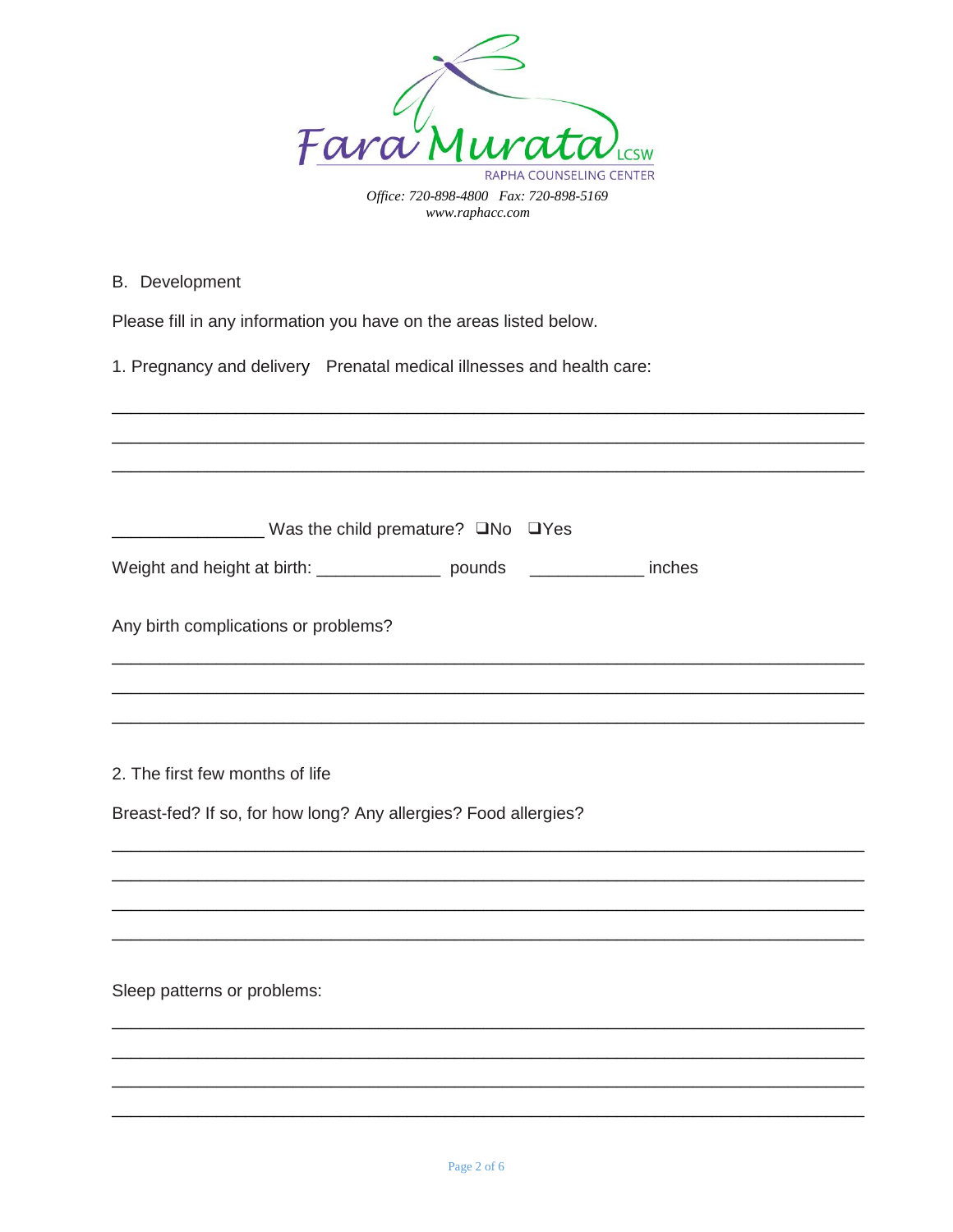

\_\_\_\_\_\_\_\_\_\_\_\_\_\_\_\_\_\_\_\_\_\_\_\_\_\_\_\_\_\_\_\_\_\_\_\_\_\_\_\_\_\_\_\_\_\_\_\_\_\_\_\_\_\_\_\_\_\_\_\_\_\_\_\_\_\_\_\_\_\_\_\_\_\_\_\_\_\_\_ \_\_\_\_\_\_\_\_\_\_\_\_\_\_\_\_\_\_\_\_\_\_\_\_\_\_\_\_\_\_\_\_\_\_\_\_\_\_\_\_\_\_\_\_\_\_\_\_\_\_\_\_\_\_\_\_\_\_\_\_\_\_\_\_\_\_\_\_\_\_\_\_\_\_\_\_\_\_\_ \_\_\_\_\_\_\_\_\_\_\_\_\_\_\_\_\_\_\_\_\_\_\_\_\_\_\_\_\_\_\_\_\_\_\_\_\_\_\_\_\_\_\_\_\_\_\_\_\_\_\_\_\_\_\_\_\_\_\_\_\_\_\_\_\_\_\_\_\_\_\_\_\_\_\_\_\_\_\_ \_\_\_\_\_\_\_\_\_\_\_\_\_\_\_\_\_\_\_\_\_\_\_\_\_\_\_\_\_\_\_\_\_\_\_\_\_\_\_\_\_\_\_\_\_\_\_\_\_\_\_\_\_\_\_\_\_\_\_\_\_\_\_\_\_\_\_\_\_\_\_\_\_\_\_\_\_\_\_

Personality:

3. Milestones:

At what age did this child do each of these?

Sat without support: \_\_\_\_\_\_\_\_\_\_\_\_\_Crawled: \_\_\_\_\_\_\_\_\_\_\_\_\_\_Walked without holding on: \_\_\_\_\_\_\_\_\_\_

Helped when being dressed: \_\_\_\_\_\_\_\_\_\_ Tied shoelaces: \_\_\_\_\_\_\_\_\_ Buttoned buttons: \_\_\_\_\_\_\_\_

\_\_\_\_\_\_\_\_\_\_\_\_\_\_\_\_\_\_\_\_\_\_\_\_\_\_\_\_\_\_\_\_\_\_\_\_\_\_\_\_\_\_\_\_\_\_\_\_\_\_\_\_\_\_\_\_\_\_\_\_\_\_\_\_\_\_\_\_\_\_\_\_\_\_\_\_\_\_\_ \_\_\_\_\_\_\_\_\_\_\_\_\_\_\_\_\_\_\_\_\_\_\_\_\_\_\_\_\_\_\_\_\_\_\_\_\_\_\_\_\_\_\_\_\_\_\_\_\_\_\_\_\_\_\_\_\_\_\_\_\_\_\_\_\_\_\_\_\_\_\_\_\_\_\_\_\_\_\_

\_\_\_\_\_\_\_\_\_\_\_\_\_\_\_\_\_\_\_\_\_\_\_\_\_\_\_\_\_\_\_\_\_\_\_\_\_\_\_\_\_\_\_\_\_\_\_\_\_\_\_\_\_\_\_\_\_\_\_\_\_\_\_\_\_\_\_\_\_\_\_\_\_\_\_\_\_\_\_

Ate with a fork: \_\_\_\_\_\_\_\_\_\_\_\_\_\_ Stayed dry all day: \_\_\_\_\_\_\_\_\_\_

Didn't soil his or her pants: \_\_\_\_\_\_\_\_\_\_\_\_\_\_\_ Stayed dry all night: \_\_\_\_\_\_\_\_\_\_\_\_

## 4. Speech/language development

Age when child said first word understandable to a stranger: \_\_\_\_\_\_\_\_\_\_\_\_\_\_\_\_\_\_\_

Age when child said first sentence understandable to a stranger:

Any speech, hearing, or language difficulties?

C. Eating

Is child a picky eater? \_\_\_\_\_ Eat a variety of foods? \_\_\_\_\_

What is a typical day of eating breakfast/lunch/snacks/dinner\_\_\_\_\_\_\_\_\_\_\_\_\_\_\_\_\_\_\_

Complaints of stomach aches after eating? \_\_\_\_\_\_\_\_\_\_\_\_\_\_\_\_\_\_\_\_\_\_\_\_\_\_\_\_\_\_\_\_\_\_\_\_\_\_\_\_\_\_\_\_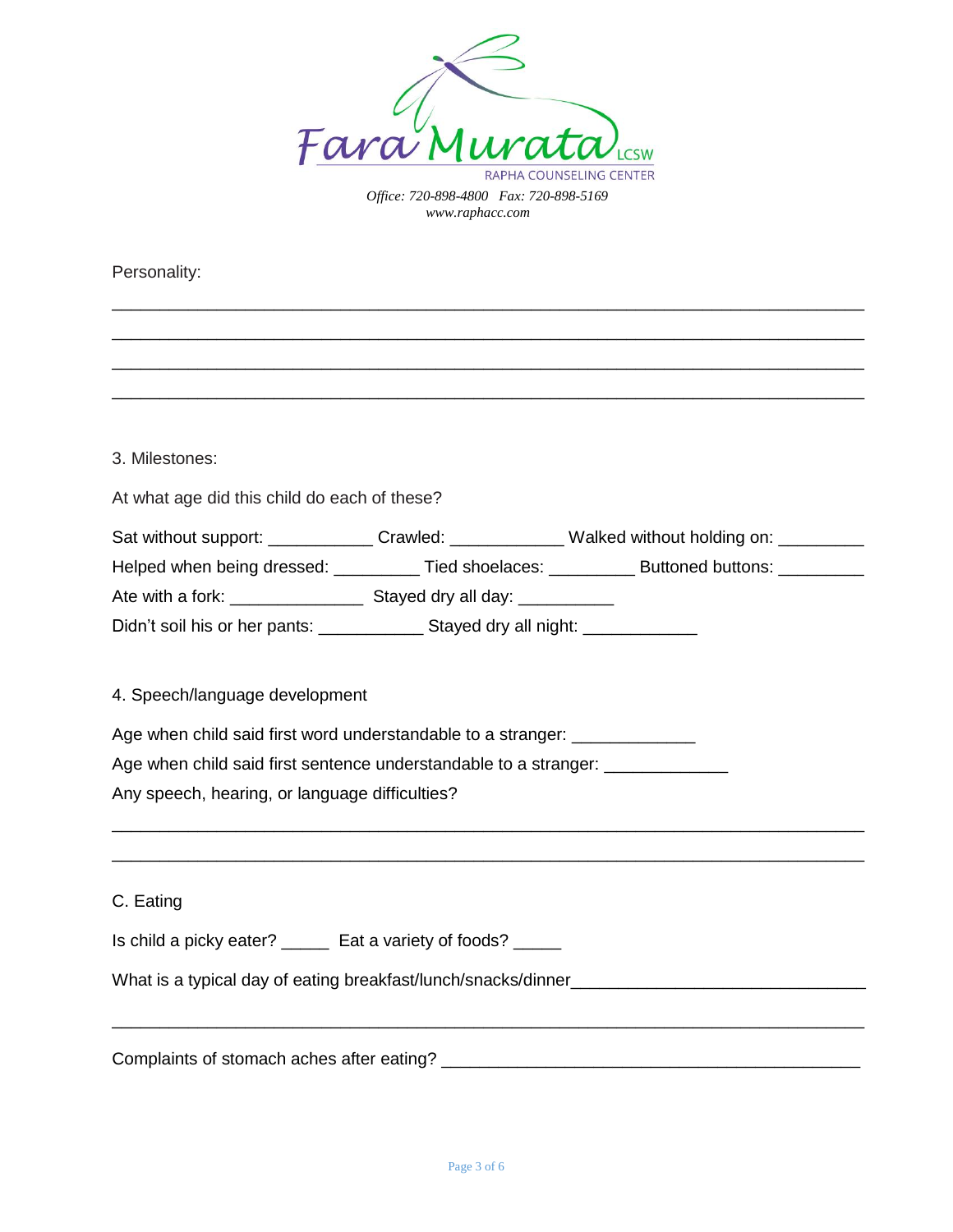

Are there food allergies? \_\_\_\_\_\_\_\_\_\_\_\_\_\_\_\_\_\_\_\_\_\_\_\_\_\_\_\_\_\_\_\_\_\_\_\_\_\_\_\_\_\_\_\_\_\_\_\_\_\_\_\_\_\_\_\_\_\_\_

Has there been any testing for food sensitivities? \_\_\_\_\_\_\_\_\_\_\_\_\_\_\_\_\_\_\_\_\_\_\_\_\_\_\_\_\_

Are there any unexplained rashes or other skin conditions? \_\_\_\_\_\_\_\_\_\_\_\_\_\_\_\_\_\_\_\_\_\_\_\_\_\_\_\_\_\_

Has there been a diagnosis of Celiac or Non-Celiac Gluten Sensitivity? \_\_\_\_\_\_\_\_\_\_\_\_\_\_\_\_\_\_\_\_

## D. Health

List all childhood illnesses, hospitalizations, medications, allergies, head injuries, important accidents and injuries, surgeries, periods of loss of consciousness, convulsions/seizures, and other medical conditions.

\_\_\_\_\_\_\_\_\_\_\_\_\_\_\_\_\_\_\_\_\_\_\_\_\_\_\_\_\_\_\_\_\_\_\_\_\_\_\_\_\_\_\_\_\_\_\_\_\_\_\_\_\_\_\_\_\_\_\_\_\_\_\_\_\_\_\_\_\_\_\_\_\_\_\_\_\_

| Condition | Age | Treated by whom? | Consequences? |
|-----------|-----|------------------|---------------|
|           |     |                  |               |

| E. Residences    |          |           |                   |               |
|------------------|----------|-----------|-------------------|---------------|
| 1. Homes         |          |           |                   |               |
| Dates<br>From To | Location | With whom | Reason for moving | Any problems? |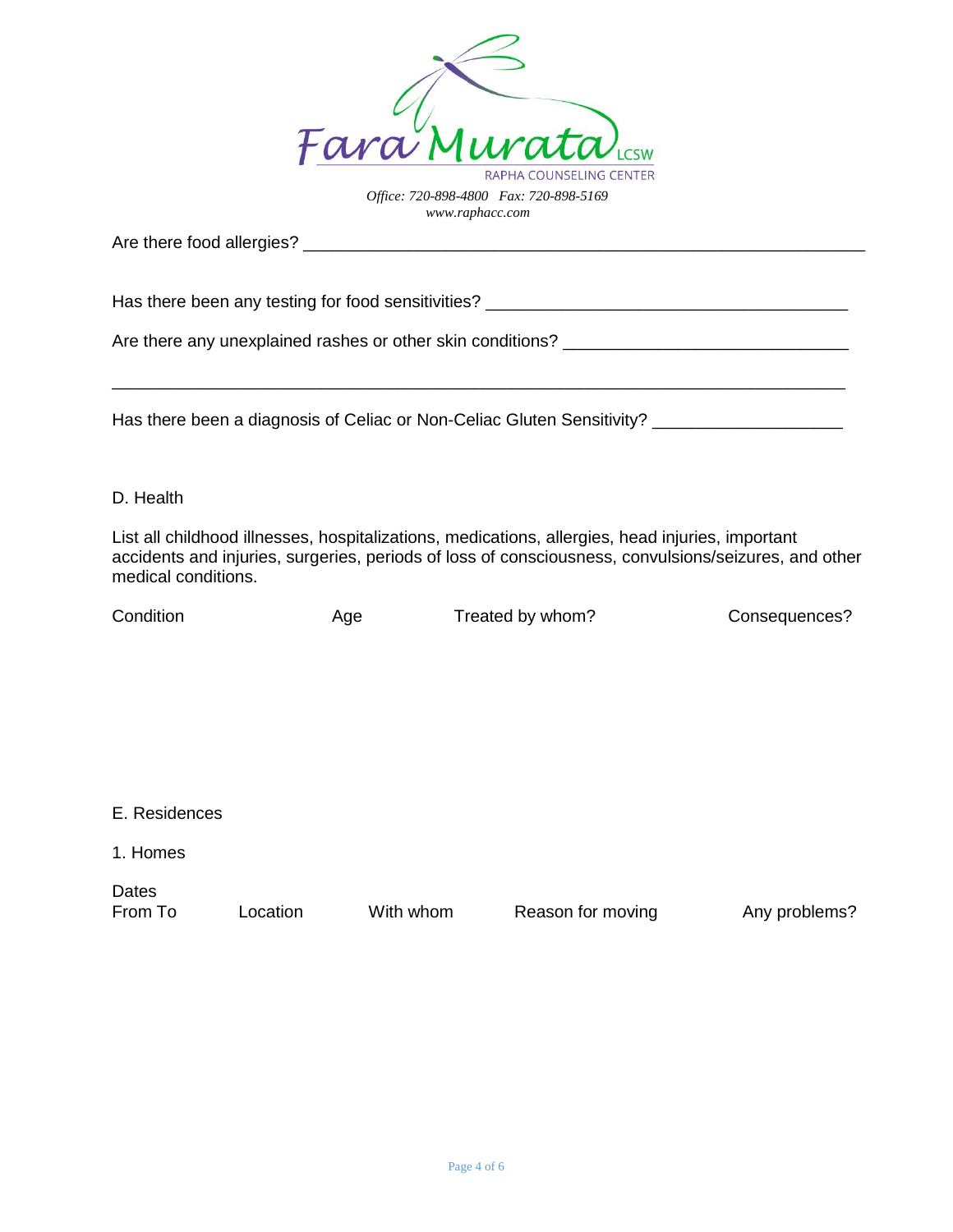

## 2. Residential placements, institutional placements, or foster care

**Dates** From to Program name or location Reason for placement Problems?

F. Schools

School (name, district, address, phone) Grade Age Grade Teacher

May I call and discuss your child with the current teacher or school social worker ? □ Yes □ No

Name and # \_\_\_\_\_\_\_\_\_\_\_\_\_\_\_\_\_\_\_\_\_\_\_\_\_\_\_\_\_\_\_\_\_\_\_\_\_\_\_\_\_\_\_\_\_\_\_\_\_\_\_\_\_\_\_\_\_\_\_\_\_\_\_\_\_\_\_

\_\_\_\_\_\_\_\_\_\_\_\_\_\_\_\_\_\_\_\_\_\_\_\_\_\_\_\_\_\_\_\_\_\_\_\_\_\_\_\_\_\_\_\_\_\_\_\_\_\_\_\_\_\_\_\_\_\_\_\_\_\_\_\_\_\_\_\_\_\_\_\_\_\_\_\_\_\_\_ \_\_\_\_\_\_\_\_\_\_\_\_\_\_\_\_\_\_\_\_\_\_\_\_\_\_\_\_\_\_\_\_\_\_\_\_\_\_\_\_\_\_\_\_\_\_\_\_\_\_\_\_\_\_\_\_\_\_\_\_\_\_\_\_\_\_\_\_\_\_\_\_\_\_\_\_\_\_\_ \_\_\_\_\_\_\_\_\_\_\_\_\_\_\_\_\_\_\_\_\_\_\_\_\_\_\_\_\_\_\_\_\_\_\_\_\_\_\_\_\_\_\_\_\_\_\_\_\_\_\_\_\_\_\_\_\_\_\_\_\_\_\_\_\_\_\_\_\_\_\_\_\_\_\_\_\_\_\_

\_\_\_\_\_\_\_\_\_\_\_\_\_\_\_\_\_\_\_\_\_\_\_\_\_\_\_\_\_\_\_\_\_\_\_\_\_\_\_\_\_\_\_\_\_\_\_\_\_\_\_\_\_\_\_\_\_\_\_\_\_\_\_\_\_\_\_\_\_\_\_\_\_\_\_\_\_\_\_ \_\_\_\_\_\_\_\_\_\_\_\_\_\_\_\_\_\_\_\_\_\_\_\_\_\_\_\_\_\_\_\_\_\_\_\_\_\_\_\_\_\_\_\_\_\_\_\_\_\_\_\_\_\_\_\_\_\_\_\_\_\_\_\_\_\_\_\_\_\_\_\_\_\_\_\_\_\_\_ \_\_\_\_\_\_\_\_\_\_\_\_\_\_\_\_\_\_\_\_\_\_\_\_\_\_\_\_\_\_\_\_\_\_\_\_\_\_\_\_\_\_\_\_\_\_\_\_\_\_\_\_\_\_\_\_\_\_\_\_\_\_\_\_\_\_\_\_\_\_\_\_\_\_\_\_\_\_\_

G. Special skills or talents of child

List hobbies, sports; recreational, musical, TV, and toy preferences; etc.:

H. What are the biggest stressors for the child